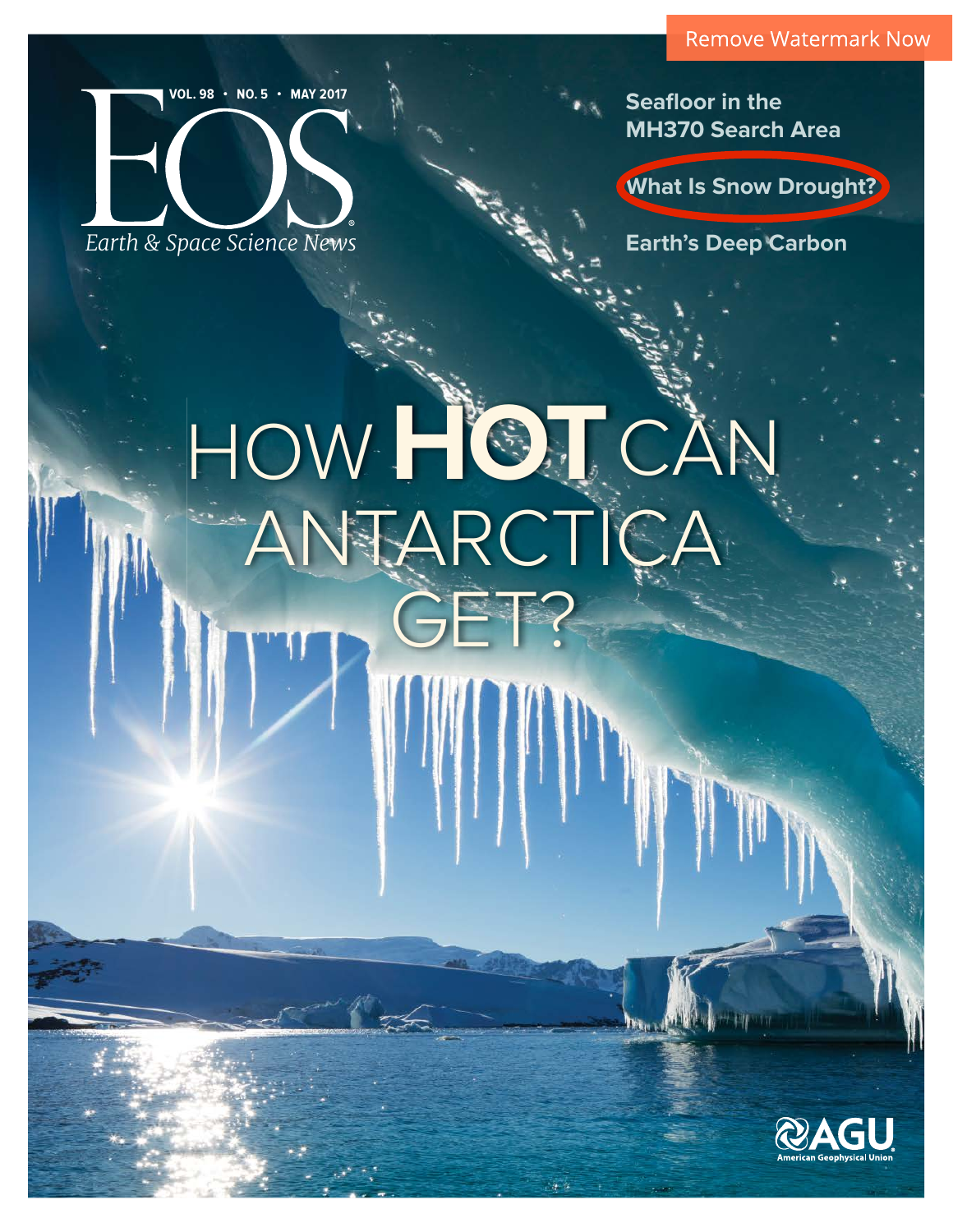# **OPINION**

# Defining Snow Drought and Why It Matters

**O**n 12 February, water resource manag-<br>
ers at the Oroville Dam in California<br>
issued an evacuation warning that<br>
forced some 180,000 residents to relocate to ers at the Oroville Dam in California issued an evacuation warning that forced some 180,000 residents to relocate to higher ground. The story of how conditions got to this point involves several factors, but two clearly stand out: the need to prevent water shortages during a record drought, followed by one of the wettest October–February periods in California history.

The situation in winter 2016 at Oroville Dam highlighted difficulties that many reservoir managers face in managing flood risks while simultaneously storing water to mitigate severe droughts and

smaller snowpacks. Central to this difficulty is the idea of "snow drought," a term gaining traction in both scientific and lay literature.

Snow drought refers to the combination of general drought and reduced snow storage. However, among references to snow drought, we observe conditions that reflect a lack of winter precipitation or a lack of snow accumulation during near-normal winter precipitation.

These two uses of the term snow drought have different scientific underpinnings and

different implications for water supply forecasting and management. To clarify future uses of this terminology, we propose a new classification to differentiate "dry snow drought," due to lack of precipitation, from "warm snow drought," where temperatures prevent precipitation from accumulating on the landscape as a snowpack.

We propose a new classification to differentiate "dry snow drought" from "warm snow drought."

> Here we use snow conditions during winter 2015 on the West Coast of the United States to illustrate the difference. We also show how snow drought, if not properly incorporated into management decisions, can heighten the potential for emergency situations like the one that unfolded at Oroville Dam.

### **Subtle Definitions with Important Implications**

Drought means different things in different contexts. "Meteorological drought" is defined

as a period of below-average precipitation. "Hydrological drought" refers to water storages and fluxes falling below long-term averages.

Then there's "anthropogenic drought," the phenomenon of how most projections of future drought include increases in severity and duration that reflect increasing water demand due to warming [*Difenbaugh et al.*, 2015]. Add to this the emerging term "snow drought," and you now have a fairly complex picture.

Although meteorological droughts remain difficult to predict in the western United States, widespread declines in snowpack have

been observed across the region. These declines, which have been attributed to warming air temperatures and related trends, reflect earlier snowmelt and shifts from snow to rain [e.g., *Hamlet et al.*, 2007; *Harpold et al.*, 2012].

Despite decades of research on changing snowpacks, recent

extreme lows in snowpacks have revealed the extent of the unique challenges that snow droughts pose for water managers. For scientists and resource managers to plan for challenges to come, they need to be equipped with solid definitions of all forms of drought, snow drought included.

#### **Winter 2015 on the West Coast: A Tale of Two Snow Droughts**

The 2015 winter (from November 2014 through March 2015) highlighted two types of snow drought and their challenges for water management in the westernmost United States. The winter was abnormally warm, with temperatures in the Pacific Northwest (Washington, Oregon, and Idaho) averaging 3.0°C above normal and temperatures in the Sierra Nevada (California and Nevada) averaging 3.4°C above normal.

Winter precipitation, on the other hand, varied considerably from north to south, with the Pacific Northwest receiving 70%–120% of its normal precipitation while the Sierra Nevada received only 40%–80% of normal (Figure 1).

Despite large differences in the amounts and timing of winter precipitation, the snow water equivalent (SWE) in both regions was less than average. On 1 April 2015, snowpack contained between about 50% of the water it usually holds in the Pacific Northwest and a startlingly low 5% in the Sierra Nevada (Figure 1).

These low SWE amounts resulted from two distinct drivers of snow drought. Snow drought in the Pacific Northwest reflected a lack of snow accumulation due to warm tem-

A snowboarder threads his way through patches of dirt at Squaw Valley Ski Resort on 21 March 2015 in Olympic Valley, Calif.

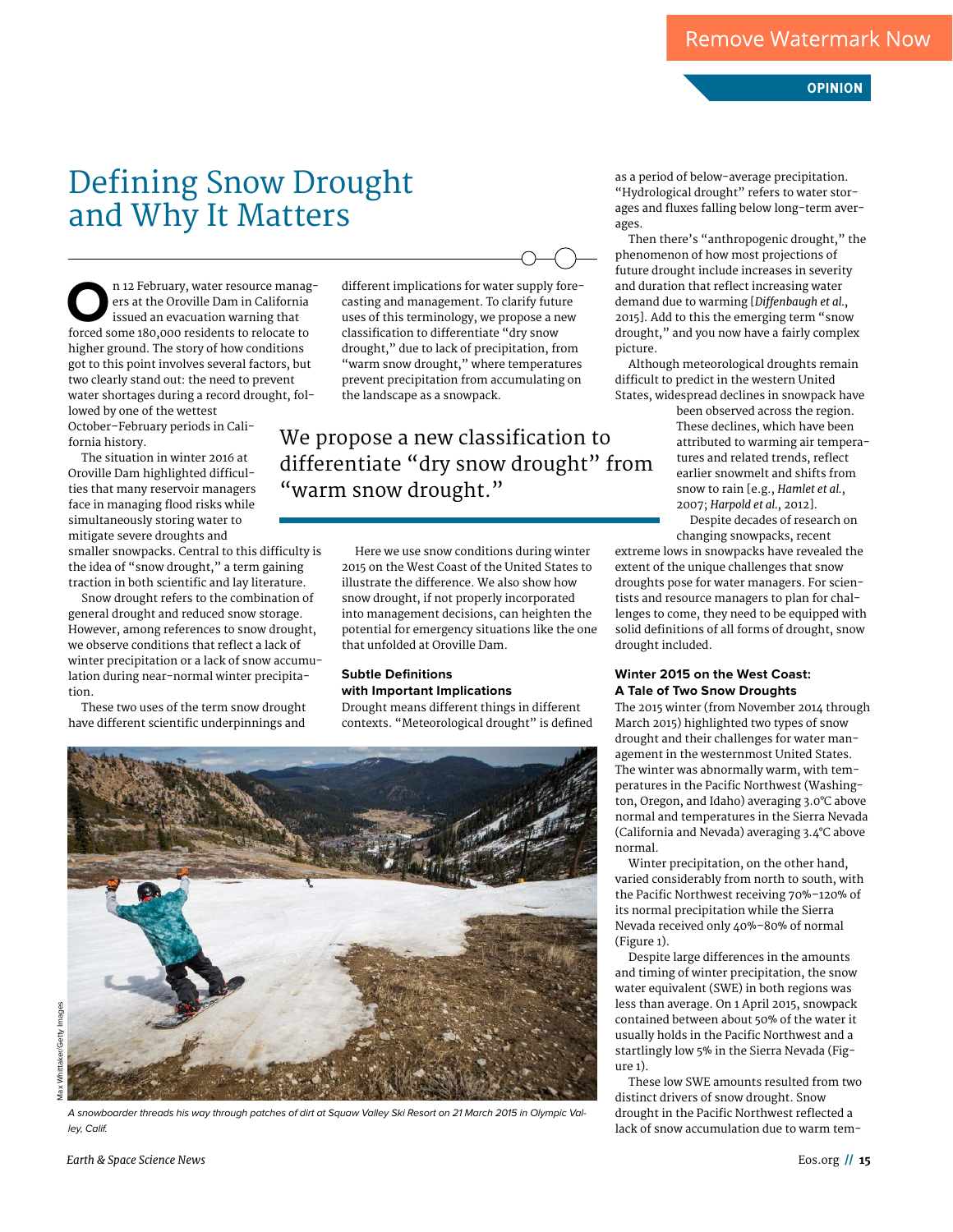peratures that increased rainfall and melted snowpacks, despite near-normal precipitation. Snow drought in the Sierra Nevada also reflected similarly warm temperatures but was enhanced beyond the Pacific Northwest's deficits by the lack of winter precipitation.

#### **Efects of Winter 2015 on Downstream Water Resources**

Streamflow responses to the different snow droughts differed considerably between the regions.

The rainfall that replaced snowfall in the Pacific Northwest yielded large winter peak streamflow events (Figure 1). With most of the water leaving basins in winter rather than during the usual snowmelt season, summer streamflow was far below normal. With less precipitation and warmer temperatures, streamflow in the Sierra Nevada lacked both large winter flows and its usual spring snowmelt pulse and fell to extremely low levels early in the summer.

Streamflow responses generally depend on topography and geology of a given basin but in this case reflect these different snow conditions across both regions. The distinct responses illustrated here have large implications for water management and ecological water availability.

However, the same term, snow drought, was used to describe snow conditions in both regions. A more nuanced definition of snow drought could facilitate discussions of, planning for, and responses to droughts and changing snowpacks.

#### **Defining and Quantifying Snow Drought**

We propose more precise terms to distinguish between the two different snow droughts observed in the Pacific coast states in winter 2015: dry snow drought for precipitationdriven snow drought and warm snow drought for temperature-driven snow lack. Both types of snow drought have SWE that is notably less than normal.

In a warm snow drought, scenarios where SWE is low but precipitation (P) is not (thus a low SWE:P ratio) reflect that a larger than normal amount of precipitation has fallen as rain rather than snow, that an unusual amount of melt has occurred, or both [e.g., *Cooper et al*., 2016]. If the SWE and precipitation are nearly equal (SWE:P is close to 1) and SWE is below normal, winter precipitation must also be below normal, and the lack of SWE is likely a reflection of low precipitation—a dry snow drought.

The challenge of differentiating dry and warm snow droughts using drought monitoring networks highlights a common weak





point: Few drought metrics include storage and release of snow water. For example, the Palmer drought severity index (PDSI) used by the U.S. Drought Monitor treats all precipitation as rain. This simplification means that the PDSI cannot distinguish between warm and dry snow droughts.

Physically based models, such as the North American Land Data Assimilation System (NLDAS) drought monitor, represent accumulating and melting snowpacks, but their results remain spatially coarse and challenging to verify over large areas. Given different effects of warm versus dry snow drought on water-related decision making, drought monitoring needs to better distinguish between the two.

#### **Snow Drought and Water Management** A reservoir manager is faced with balancing the following:

• capturing inflows to reservoirs so that they will still be available for use in the summer

• maintaining enough empty space in reservoirs to capture or ameliorate large flood

flows, requiring that large winter flows pass immediately through the reservoirs to maintain extra storage

Snow reservoirs, the water stored in mountain snowpacks, aid both management purposes. Snowpacks are particularly important to western water supplies because they historically persisted into summer when water demand is the highest and prediction of flows is more accurate (being based on snow on the ground rather than on rains to come). The natural reservoirs of water formed by the snowpacks expand the usefulness and reliability of man-made reservoirs by releasing water predictably and closer to times of high demand.

Winter precipitation that falls as rain generates much greater flood risk than when storms deliver snowfall. So most western water management decisions, such as the amount of water to release from a spillway, rely on accurate forecasts of near-term rains and eventual seasonal streamflow amounts, the latter of which depends on the amount of water in the region's "snow reservoirs," which is reduced by snow droughts of either flavor.